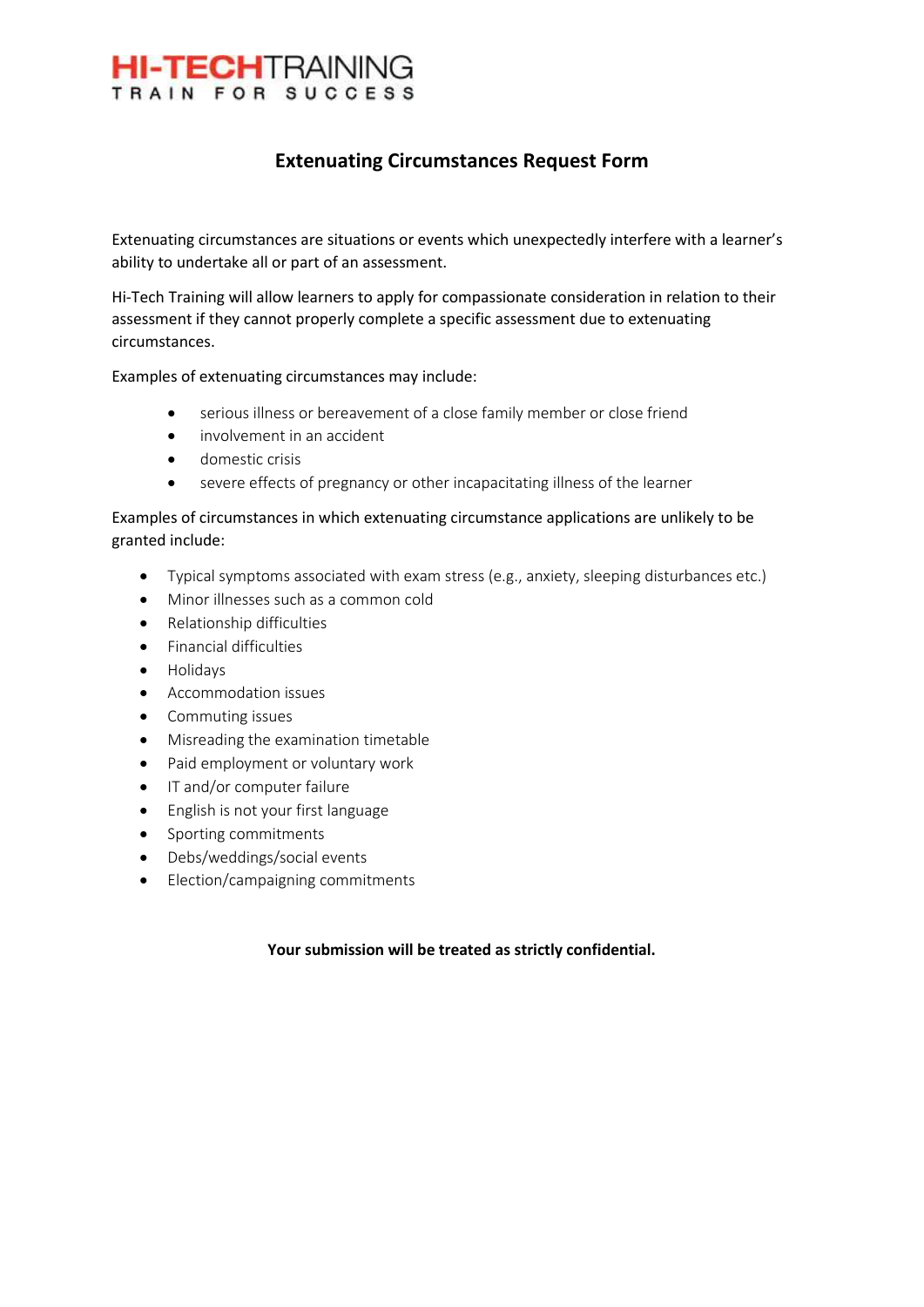## **HI-TECH**TRAINING

| <b>Submit To:</b> | Hi-Tech Training Administration (admin@hitechtraining.ie)        |
|-------------------|------------------------------------------------------------------|
| Deadline:         | As soon as the event giving rise to the request is known to you. |

| <b>Surname</b>                | <b>First Name</b>         |
|-------------------------------|---------------------------|
| Your e-mail address           | <b>Programme of Study</b> |
| Date of Assessment (if known) | Tutor name (if known)     |

#### **Please tick the box below which best describes your extenuating circumstances:**

| $\overline{\mathcal{N}}$ | <b>Circumstance</b>                          |
|--------------------------|----------------------------------------------|
|                          | Illness, injury, accident or hospitalisation |
|                          | Family illness (specify relationship)        |
|                          | Bereavement (specify relationship)           |
|                          | Other personal or emotional circumstances    |
|                          | Victim of Crime                              |
|                          | Work Commitments (Part time students only)   |
|                          | Other, please specify                        |
|                          |                                              |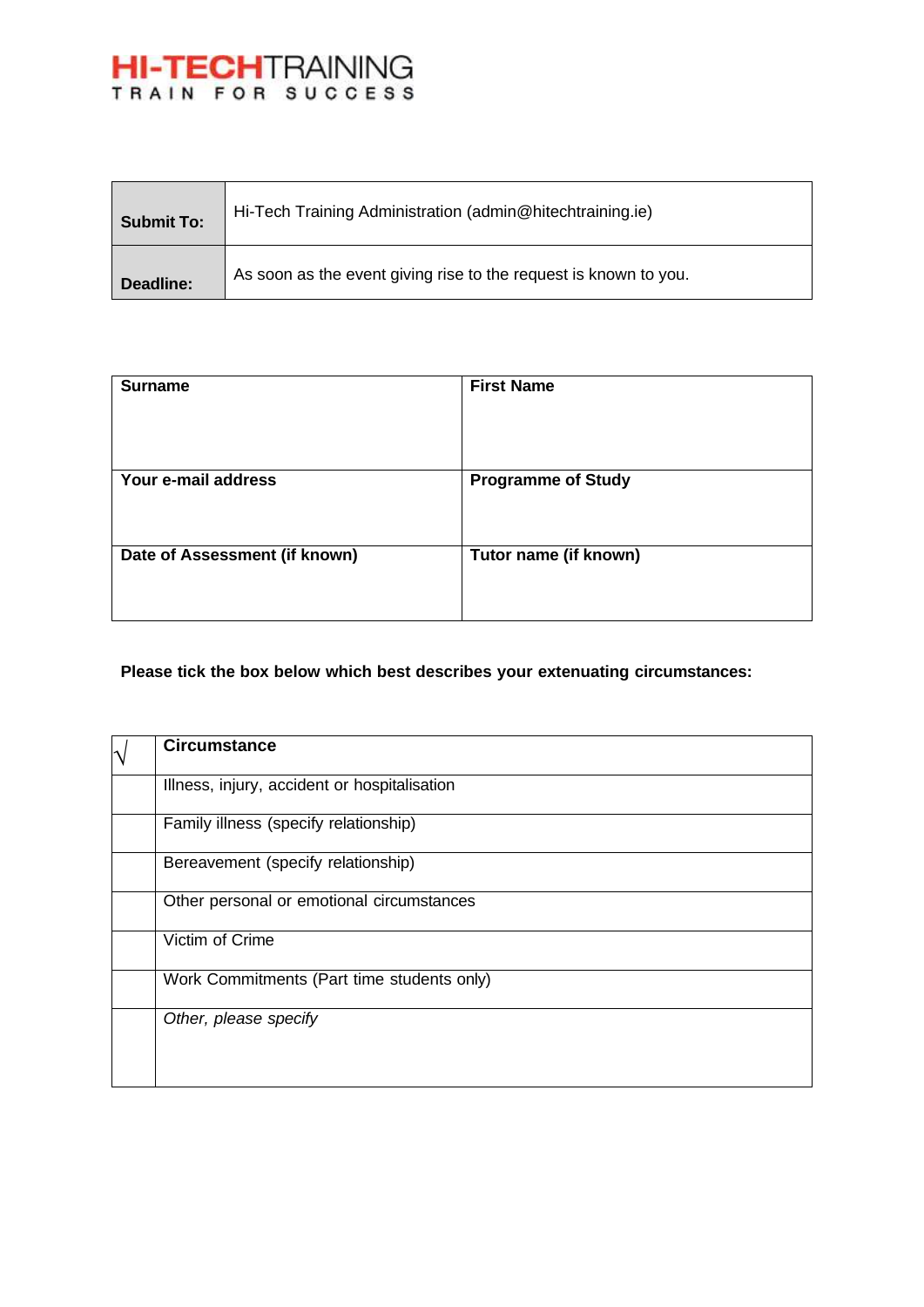

**Please provide a detailed explanation for the rationale for your application.**